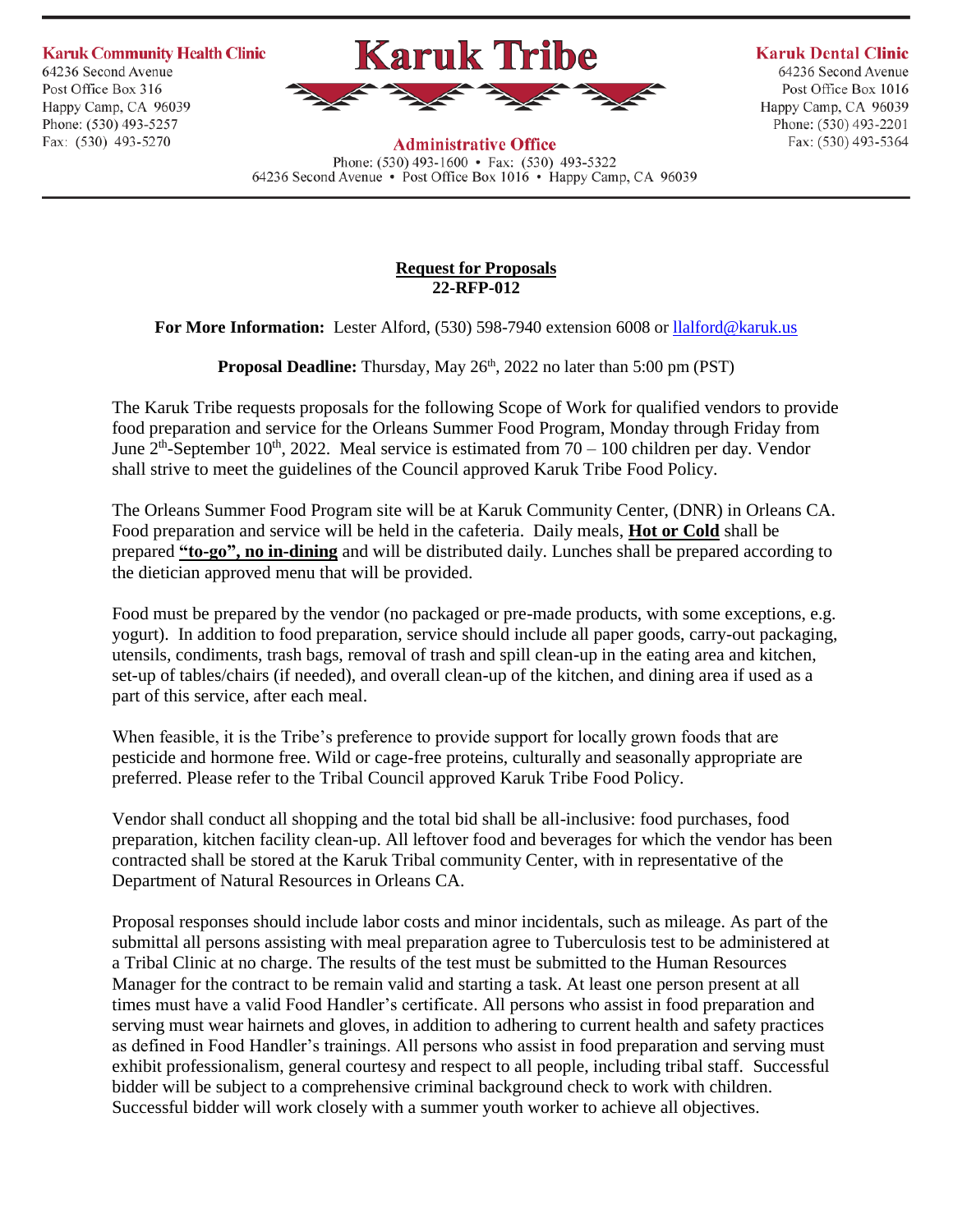# **I. Scope of Work Task One – Daily Meals**

Prepare meals for all Orleans and Somes Bar school children from Monday through Friday, 12 noon to 1 p.m. from June  $1<sup>st</sup>$ , – September  $10<sup>th</sup>$ , 2022. These will be hot or cold "to-go" meals. There will be no in-dinging. We anticipate at least 70 meals per day and expect vendor to accommodate for greater numbers if needed. Please list a rate per meal for a minimum of 70 children.

## **Task Two – Extension of Services**

Vendor may accept requests to provide additional meals for Tribal Department projects. In this case and upon acceptance of extended services, vendor will allow for larger portions to accommodate the nutritional needs of adults, and may be required to have meals ready at times other than listed in this contract. Please note your willingness to provide services and list a rate per meal for adults

## **Task Three – Meal Preparation/Clean-up**

Conduct all shopping, food preparation, facility preparation, and clean-up necessary for completion of each meal. The Karuk Tribe will supply all materials necessary to complete these services, including but not limited to: cooking facilities and some equipment, cleaning supplies, etc.

## **Task Four – Documentation**

Contractor shall provide Daily Count Sign-in Sheets for each lunch served daily. Sign-in sheets will be properly filled out and reviewed by the contractor for completeness. The original daily count sheets will be given to a designated person at the Department of Natural Resource to be scanned to the Karuk Tribal TANF Administration office, Happy Camp, CA.

## **Responses to this Request for Proposals should include the following:**

- 1) A statement of your qualifications, including relevant work history. Please include a copy of your current Food Handler's certification.
- 2) A proposed description and rational for completion of the contract tasks described above.
- 3) A price per meal, allowing for a minimum of 70 children's meals including beverages and packaging, with attached price page shall be submitted with the food cost as part of the proposal.
- 4) Names and telephone numbers of three client references.

## **Responses must be hand, mail, or email delivered by Thursday, May 26th , 2022 no later than 5:00 pm (PST) to:**

#### **Emma Lee Perez, Contract Compliance Specialist** Karuk Tribe – Administration Office 64236 Second Avenue P.O. Box 1016 Happy Camp, CA 96039 Faxes will NOT be accepted Emails will be accepted at: emmaleeperez@karuk.us

Page 2 of 4

Karuk Tribe – Request for Proposals – 22-RFP-012 Updated April  $11^{\text{th}}$ , 2016 This amended version supersedes all previous versions.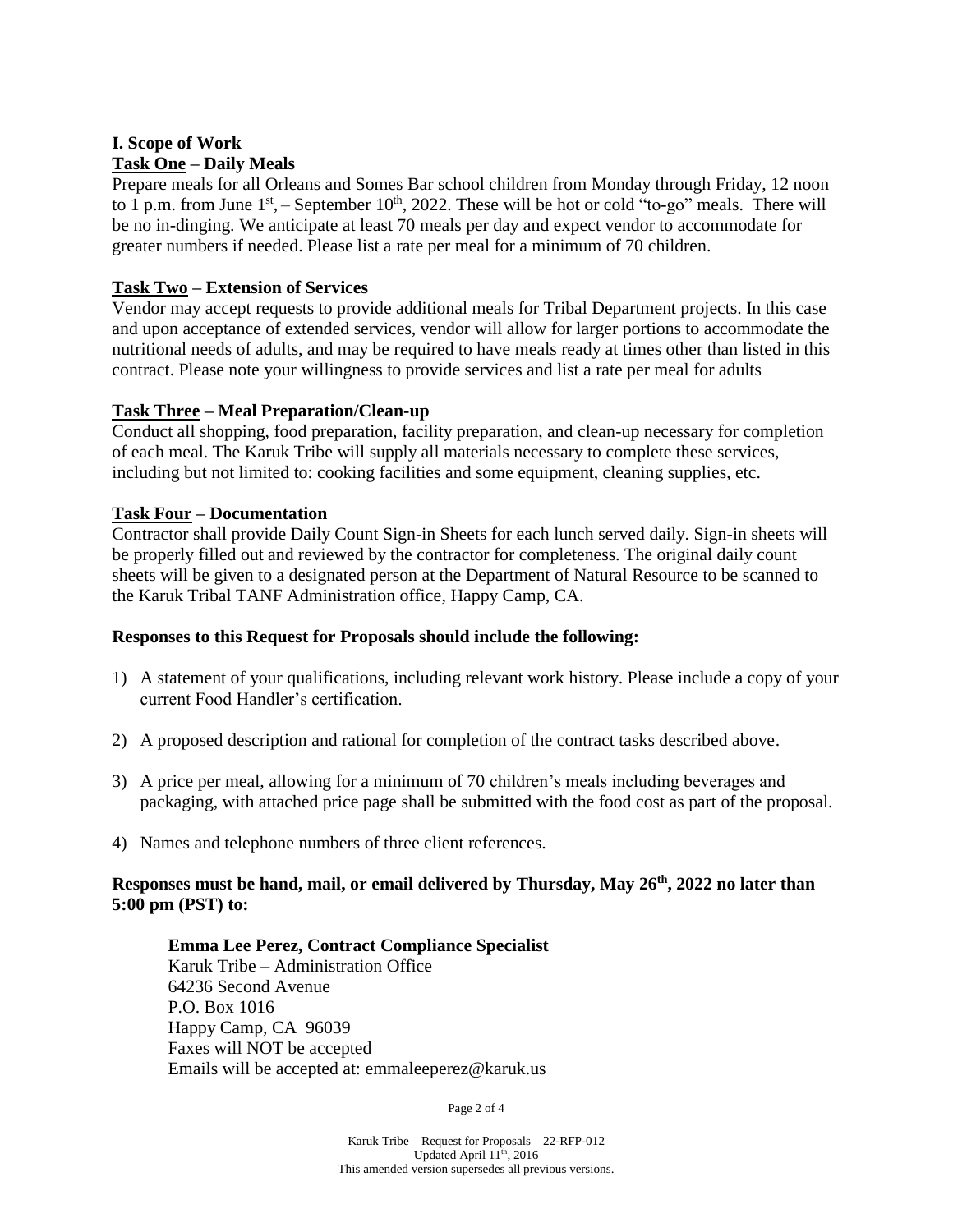**Indian Preference will apply in the selection process in accordance with the Tribal Employment Rights Ordinance (TERO) and/or Indian Preference Act of 1934 (Title 25, USC, Section 47), based on funding source requirements.**

**All contracts that exceed \$2,500.00 shall be subject to a two percent (2%) Tribal Employment Rights Fee in accordance with the TERO Ordinance.**

**If applicable, construction contracts in excess of \$2,000, when required by Federal grant program legislation, are subject to compliance with the Davis-Bacon Act (40 USC 276a to a-7) as supplemented by Department of Labor regulations (29 CFR part 5).**

**A background check consisting of employment history, professional references, and criminal check may be conducted. Applicants will be required to pass the background check in accordance to the Karuk Tribe Personnel Policy and Federal/State/Tribal requirements.**

Page 3 of 4

Karuk Tribe – Request for Proposals – 22-RFP-012 Updated April 11<sup>th</sup>, 2016 This amended version supersedes all previous versions.